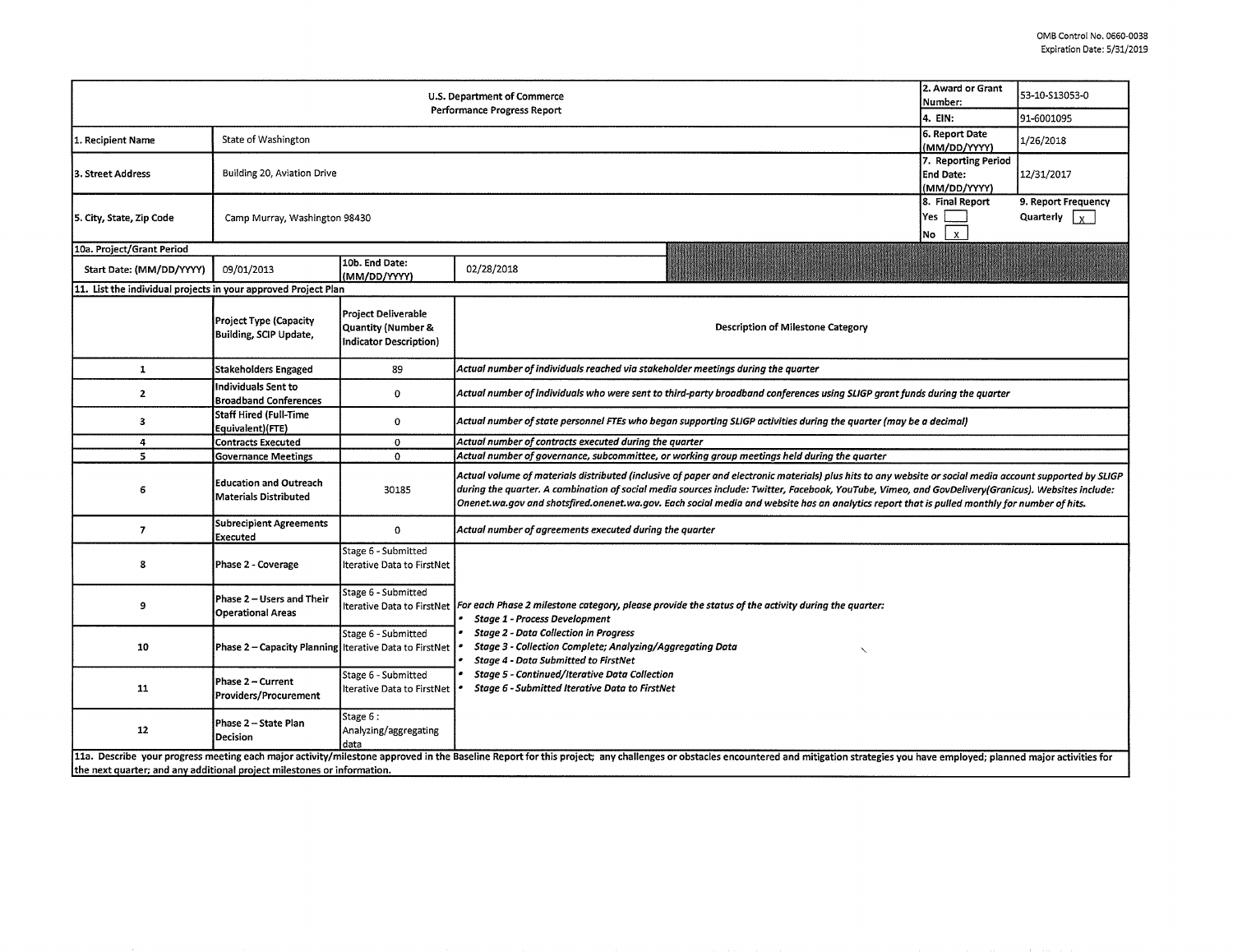Note: Planned Activities are noted with underline, Accomplishments are noted in bold and are italicized.

-Prepare draft format for Governor's decision package. ACCOMPLISHMENT: Completed the Analysis Framework and risk analysis which was provided to the Governor and Governor's Executive team. The Analysis Framework was also pr Interoperability Executive Committee Team members via a secure online portal for their review in preparation for the Governor's decision. The confidential and proprietary nature of the material did not allow for public rel

-Release video about volunteer fire/EMS and their communication challenges. ACCOMPLISHMENT: Completed and released two responder communication focused videos: 1) Emergency Medical & Fire Service VOLUNTEERING 2) Washington volunteer video was the result of a partnership with the Washington Dept. of Health. The Dept. of Health oversees the training of volunteer EMS and will work with OneNet in the future to educate responders about policies r .<br>The Washinaton Wildfire video is a result of our stakeholder outreach and at the reauest of stakeholders who asked OneNet to address the critical communications needs of responders using OneNet's successful video outreac video highlights the historic multi-year fires in the Methow Valley of North Central WA and is told from the perspective of the Mayor of Twisp, as a very small rural community. In 2015, a fire in that area, killed 3 U.S. F

-Continue to develop regional coordination with Oregon and Idaho as it relates to the FirstNet State Plan and coverage on the border areas and develop communication policies and procedures for regional operations, ACCOMPLI Washington, Oregon, and Idaho have re-opened discussions of how to support regional responders as they move forward with the adoption of prioritized and preemptive service, and how the adoption of new technology and applic related to the sharing of data and protecting the privacy of citizens. Washington, Oregon, and Idaho are participating in each others' aoverning body organizations to further strengthen regional cooperation for FirstNet in

-Provided Legislative Updates, Washington's legislative members continue to show interest in developments related to the NPSBN. OneNet staff have met with members in districts and in special meetings involving the House & FirstNet/AT&T/OneNet. ACCOMPLISHMENT: OneNet met with ranking members of Washington's legislature for 1:1 and workgroup meetings regarding FirstNet and the ongoing requirements and role of the state. Legislators representi those with tribal nations have expressed a particular interest in the proposed built-out of FirstNet as the challenges of rural communication for responders is well know by members of the state legislature, many of whom ar *communities. The conversation has also generated discussion about how to better support the overall communication and technology needs of responders.* 

-Engaged the Technology Services Board (TSB), ACCOMPLISHMENT: While the TSB had indicated a desire to received updates and analysis of FirstNet's final plan, the timeline for the Governor's decision and other competing ini *prohibited the TSB from receiving updates and from an a unofficial role in the Governor's decision. OneNet staff will update the TSB as requested in the future.* 

- OneNet, via the SIEC, will start identifying the policies, standards and best practices that should be adopted or enhanced to address data sharing and interoperability on the NPSBN. ACCOMPLISHMENT: The SIEC meetings in O *and a new chair was appointed in December. With the Governor's Opt-in decision, OneNet has begun to identify policies that may need to be update or drafted in order to support agency/responder use of technology.* 

OneNet will execute a contract for assistance with the final State Plan review and Governor's decision package. ACCOMPLISHMENT: OneNet was not required under Washington procurement rules to executed a new contract with SAI contract was amended to increase the contract ceiling (reflected below). The amendment was for SAIC to provide analysis of the Final FirstNet State Plan and create a Analysis Framework for the Governor's consideration for OTHER Q18 ACTIVITIES:

- Negotiations with AT&T. ACCOMPLISHMENT: An unforeseen aspect of the Governor's Opt-in/Opt-out decision was negotiating with AT&T on the elements of the state plan. In the two weeks prior to the deadline significant progr *negotiating the specific buildout terms. AT&T was very open to finding a way to reach consensus on Washington's identified priorities.* 

- Oregon/Washington Joint RFP. ACCOMPLISHMENT: In October, the Governor requested that the Department of Enterprise Services work with the State of Oregon to issue an RFP for an alternative to FirstNet. In order to protect *office, the staff and SPOC were not involved in the RFP other than as subject matter experts. However, the decision resulted in additional questions from stakeholders, media, etc. regarding the process.* 

Develop and execute post decision communication plan. ACCOMPLISHMENT: Due to the relationship between both states (Oregon & Washington), there was a desire to coordinate and iointly issue communications regarding the RFP a decisions. There was significant coordination with the offices of both Governors and the multiple agencies/staff involved. Upon receipt of the Governors' opt-in letters, FirstNet allowed the Governors and their staff the o *public announcements. The WA opt-in announcement was disseminated to stakeholders via personal phone calls, website, and social media.* 

**Planned Major Activities for Next Quarter (Q19):** 

- Continue to participate in the Washington Emergency Communications Coordinating Working Group (WECCWG), spearheaded by the Washington Military Department. The WECCWG provides an opportunity to develop interoperability and expand the platform for discussing the role of the NPSBN in disaster preparedness.

- Washington OneNet will continue its outreach efforts as invited by stakeholders in support of the NPSBN.

- Continue to develop regional coordination with Oregon and Idaho as it relates to the FirstNet State Plan and coverage on the border areas and develop communication policies and procedures for regional operations. - Develop a "Next Steps" FAQ to provide stakeholders with information about details and timeline for the deployment and availability of FirstNet post Governor's opt-in decision.

- Close out the SLIGP 1.0 grant.

11b. If the project team anticipates requesting any changes to the approved Baseline Report in the next quarter, describe those below. Note that any substantive changes to the Baseline Report must be approved by the Depart **Commerce before implementation.** 

No changes are anticipated.

**llc. Provide any other information that would be useful to NTIA as it assesses this project's progress.** 

The program continues to enjoy a positive relationship with stakeholders, in general, stakeholders view the program and staff as agnostic advocates for the communication needs of responders/public safety. Local and tribal program as necessary for coordinating effort, minimizing redundancy, and communicating needs to the Governor and the legislature. During this quarter, the SAIC contract was increased to \$65,000 utilizing the unexpended sub funding.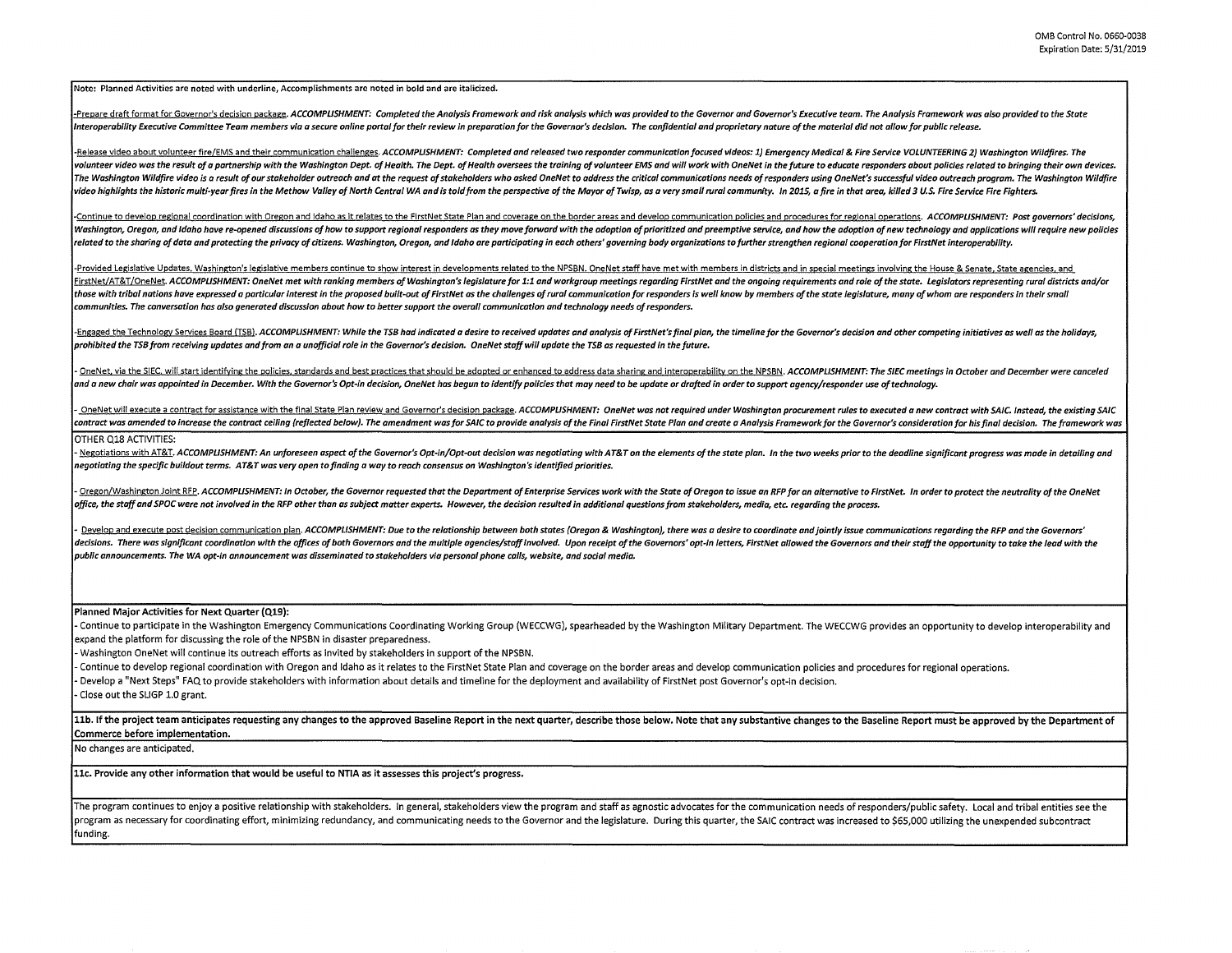**lld. Describe any success stories or best practices you have identified. Please be as specific as possible.** 

The use of video to highlight communication challenges and potential solutions using the NSPBN have been favorably received by stakeholders and the authorizing environment. The result is a better understanding/recognition critical and catastrophic communications and the need to invest in those areas. Continuation of the program is critical to keeping momentum toward future investments.

**12. Personnel** 

## **12a. If the project is not fully staffed, describe how any lack of staffing may impact the project's time line and when the project will be fully staffed.**

| The project is fully staffed.                                                                                                               |                                                                        |                                                                                                                                                       |                                                                                                                   |                      |                      |                   |                 |                                         |                                          |  |  |
|---------------------------------------------------------------------------------------------------------------------------------------------|------------------------------------------------------------------------|-------------------------------------------------------------------------------------------------------------------------------------------------------|-------------------------------------------------------------------------------------------------------------------|----------------------|----------------------|-------------------|-----------------|-----------------------------------------|------------------------------------------|--|--|
| 12b. Staffing Table - Please include all staff that have contributed time to the project. Please do not remove individuals from this table. |                                                                        |                                                                                                                                                       |                                                                                                                   |                      |                      |                   |                 |                                         |                                          |  |  |
| Job Title                                                                                                                                   | FTE%                                                                   |                                                                                                                                                       | <b>Project (s) Assigned</b>                                                                                       |                      |                      |                   |                 |                                         |                                          |  |  |
| Senior Program Manager                                                                                                                      | 100                                                                    |                                                                                                                                                       | Provides oversight and management of all SLIGP project activities. Keynotes at events.                            |                      |                      |                   |                 |                                         |                                          |  |  |
| Program Manager                                                                                                                             | 50                                                                     |                                                                                                                                                       | Convenes meeting of advisor work groups and technical workgroups. Speaks at stakeholder meetings. Writes reports. |                      |                      |                   |                 |                                         |                                          |  |  |
| Program Manager/Outreach                                                                                                                    | $^{\circ}$                                                             | Develops Outreach Strategy, designs outreach materials, manages subcontracts with local & non-profit organizations to conduct phase 1 & 2 activities, |                                                                                                                   | No Change            |                      |                   |                 |                                         |                                          |  |  |
| Consultant                                                                                                                                  |                                                                        |                                                                                                                                                       | speaks at stakeholder associations, meetings, and conferences.                                                    |                      |                      |                   |                 |                                         |                                          |  |  |
| Program Administrator                                                                                                                       | 50                                                                     |                                                                                                                                                       | Coordinates staff travel and meeting logistics, processes agency/grant required documentation.<br>No Change       |                      |                      |                   |                 |                                         |                                          |  |  |
| <b>SWIC</b>                                                                                                                                 | $\Omega$                                                               |                                                                                                                                                       | Coordinates updates to the SCIP and outreach to existing LMR network managers.<br>No Change                       |                      |                      |                   |                 |                                         |                                          |  |  |
| Grants Program Specialist                                                                                                                   | 25                                                                     |                                                                                                                                                       | Project accounting and reporting<br>No Change                                                                     |                      |                      |                   |                 |                                         |                                          |  |  |
| <b>Consulting Engineer</b>                                                                                                                  | $\Omega$                                                               |                                                                                                                                                       | Position will not be filled in Phase 2<br>No Change                                                               |                      |                      |                   |                 |                                         |                                          |  |  |
| 13. Subcontracts (Vendors and/or Subrecipients)                                                                                             |                                                                        |                                                                                                                                                       |                                                                                                                   |                      |                      |                   |                 |                                         |                                          |  |  |
| 13a. Subcontracts Table - Include all subcontractors. The totals from this table must equal the "Subcontracts Total" in Question 14f.       |                                                                        |                                                                                                                                                       |                                                                                                                   |                      |                      |                   |                 |                                         |                                          |  |  |
| Name                                                                                                                                        | <b>Subcontract Purpose</b>                                             |                                                                                                                                                       | Type<br>(Vendor/Subject.)                                                                                         | RFP/RFQ Issued (Y/N) | Contract<br>Executed | <b>Start Date</b> | <b>End Date</b> | <b>Total Federal Funds</b><br>Allocated | <b>Total Matching Funds</b><br>Allocated |  |  |
| wsu-dgss                                                                                                                                    | Outreach and Education, Phase 2 Data Collection                        |                                                                                                                                                       | <b>Vendor</b>                                                                                                     | Ν                    | Υ                    | 12/20/2014        | 12/31/2017      | \$508,000.00                            |                                          |  |  |
| PNWER                                                                                                                                       | Outreach and Education                                                 |                                                                                                                                                       | Vendor                                                                                                            | N                    | Y                    | 12/20/2014        | 12/29/2017      | \$175,000.00                            |                                          |  |  |
| ESRI                                                                                                                                        | Phase II Data collection, Coverage Mapping Tool                        |                                                                                                                                                       | Vendor (changed<br>from Subrecipient)                                                                             | N                    | Y                    | 3/1/2015          | 3/30/2016       | \$42,468.00                             |                                          |  |  |
| SAAG - Ken Boley                                                                                                                            | Legal Support                                                          |                                                                                                                                                       | Vendor                                                                                                            | N                    | Υ                    | 7/14/2014         | 6/30/2017       | \$67,200.00                             | \$67,200.00                              |  |  |
| lAndrea Alexander                                                                                                                           | Outreach and Education - Tribes                                        |                                                                                                                                                       | Vendor                                                                                                            | Ν                    | Y                    | 1/1/2016          | 12/31/2017      | \$45,000.00                             |                                          |  |  |
| Jim Pryor                                                                                                                                   | Outreach and Education                                                 |                                                                                                                                                       | Vendor                                                                                                            | N                    | Y                    | 1/1/2016          | 12/31/2017      | \$45,000.00                             |                                          |  |  |
| John DeFeo                                                                                                                                  | Outreach and Education                                                 |                                                                                                                                                       | Vendor                                                                                                            | N                    | Υ                    | 1/1/2016          | 12/31/2017      | \$45,000.00                             |                                          |  |  |
| SAIC                                                                                                                                        | Outreach, Education, Analysis, assistance with<br>Governor's Decision. |                                                                                                                                                       | Vendor                                                                                                            | N                    | Y                    | 7/1/2017          | 2/28/2018       | \$65,000.00                             |                                          |  |  |